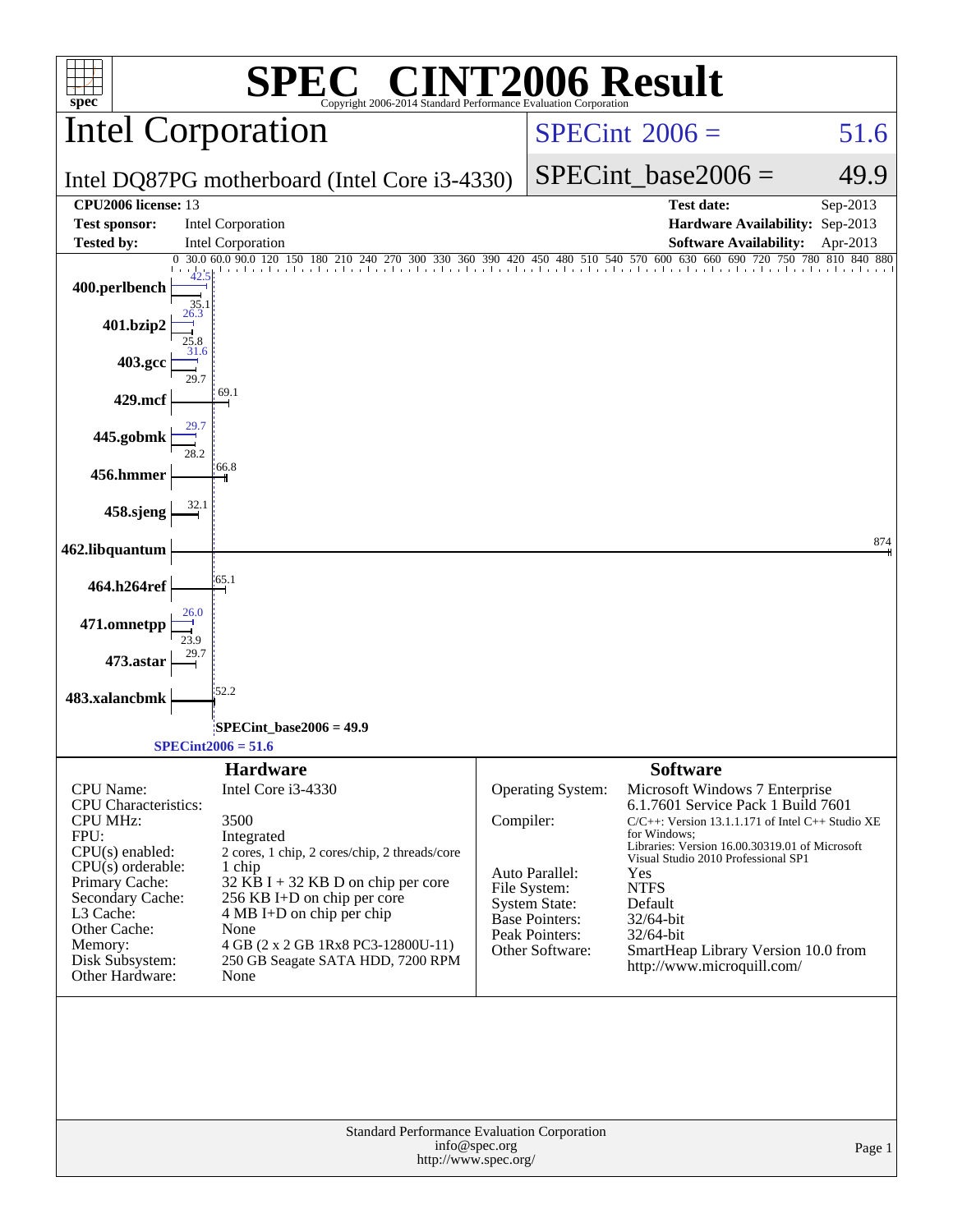

## Intel Corporation

## $SPECint2006 = 51.6$  $SPECint2006 = 51.6$

Intel DQ87PG motherboard (Intel Core i3-4330)

SPECint base2006 =  $49.9$ 

#### **[CPU2006 license:](http://www.spec.org/auto/cpu2006/Docs/result-fields.html#CPU2006license)** 13 **[Test date:](http://www.spec.org/auto/cpu2006/Docs/result-fields.html#Testdate)** Sep-2013

**[Test sponsor:](http://www.spec.org/auto/cpu2006/Docs/result-fields.html#Testsponsor)** Intel Corporation **[Hardware Availability:](http://www.spec.org/auto/cpu2006/Docs/result-fields.html#HardwareAvailability)** Sep-2013 **[Tested by:](http://www.spec.org/auto/cpu2006/Docs/result-fields.html#Testedby)** Intel Corporation **[Software Availability:](http://www.spec.org/auto/cpu2006/Docs/result-fields.html#SoftwareAvailability)** Apr-2013

#### **[Results Table](http://www.spec.org/auto/cpu2006/Docs/result-fields.html#ResultsTable)**

|                                                                                                                   | <b>Base</b>    |              |                |       | <b>Peak</b>    |       |                |              |                |              |                |              |
|-------------------------------------------------------------------------------------------------------------------|----------------|--------------|----------------|-------|----------------|-------|----------------|--------------|----------------|--------------|----------------|--------------|
| <b>Benchmark</b>                                                                                                  | <b>Seconds</b> | <b>Ratio</b> | <b>Seconds</b> | Ratio | <b>Seconds</b> | Ratio | <b>Seconds</b> | <b>Ratio</b> | <b>Seconds</b> | <b>Ratio</b> | <b>Seconds</b> | <b>Ratio</b> |
| $ 400.\text{perlbench}$                                                                                           | 279            | 35.1         | 278            | 35.1  | 278            | 35.2  | 230            | 42.4         | 228            | 42.8         | <b>230</b>     | 42.5         |
| 401.bzip2                                                                                                         | 398            | 24.3         | 374            | 25.8  | 374            | 25.8  | 368            | 26.3         | 368            | 26.3         | 368            | 26.2         |
| $403.\text{gcc}$                                                                                                  | 272            | 29.6         | 271            | 29.7  | 271            | 29.7  | 255            | 31.6         | 255            | <u>31.6</u>  | 254            | 31.6         |
| $429$ .mcf                                                                                                        | 132            | 69.1         | 132            | 69.2  | 132            | 69.1  | 132            | 69.1         | 132            | 69.2         | 132            | 69.1         |
| $445$ .gobmk                                                                                                      | 372            | 28.2         | 372            | 28.2  | 372            | 28.2  | 353            | 29.7         | 353            | 29.7         | 351            | 29.9         |
| 456.hmmer                                                                                                         | 139            | 67.4         | 144            | 64.8  | 140            | 66.8  | 139            | 67.4         | 144            | 64.8         | <b>140</b>     | 66.8         |
| $458$ sjeng                                                                                                       | 377            | 32.1         | 377            | 32.1  | 377            | 32.1  | 377            | 32.1         | 377            | <u>32.1</u>  | 377            | 32.1         |
| 462.libquantum                                                                                                    | 23.6           | 878          | 23.7           | 874   | 23.7           | 874   | 23.6           | 878          | 23.7           | 874          | 23.7           | 874          |
| 464.h264ref                                                                                                       | 340            | 65.1         | 339            | 65.3  | 340            | 65.1  | 340            | 65.1         | 339            | 65.3         | 340            | 65.1         |
| 471.omnetpp                                                                                                       | 260            | 24.0         | 261            | 23.9  | 263            | 23.7  | 241            | 26.0         | 242            | 25.8         | 239            | 26.2         |
| $ 473$ . astar                                                                                                    | 236            | 29.7         | 236            | 29.7  | 237            | 29.6  | 236            | 29.7         | 236            | 29.7         | 237            | 29.6         |
| 483.xalancbmk                                                                                                     | 133            | 52.0         | 131            | 52.5  | 132            | 52,2  | 133            | 52.0         | 131            | 52.5         | 132            | 52.2         |
| Describe encourage in the conduction withink these countries are<br>Deld and called to almost indicates a madison |                |              |                |       |                |       |                |              |                |              |                |              |

Results appear in the [order in which they were run.](http://www.spec.org/auto/cpu2006/Docs/result-fields.html#RunOrder) Bold underlined text [indicates a median measurement.](http://www.spec.org/auto/cpu2006/Docs/result-fields.html#Median)

#### **[Compiler Invocation Notes](http://www.spec.org/auto/cpu2006/Docs/result-fields.html#CompilerInvocationNotes)**

 To compile these binaries, the Intel Compiler 13.1 was set up to generate 64-bit binaries with the command: "ipsxe-comp-vars.bat intel64 vs2010" (shortcut provided in the Intel(r) Parallel Studio XE 2013 program folder)

#### **[Platform Notes](http://www.spec.org/auto/cpu2006/Docs/result-fields.html#PlatformNotes)**

 Sysinfo program C:\SPEC13.1/Docs/sysinfo \$Rev: 6775 \$ \$Date:: 2011-08-16 #\$ \8787f7622badcf24e01c368b1db4377c running on Clt7C05070FB382 Sat Sep 21 08:14:03 2013

 This section contains SUT (System Under Test) info as seen by some common utilities. To remove or add to this section, see: <http://www.spec.org/cpu2006/Docs/config.html#sysinfo>

 Trying 'systeminfo' : Microsoft Windows 7 Enterprise OS Version : 6.1.7601 Service Pack 1 Build 7601 System Manufacturer: INTEL\_ System Model : DQ87PG\_\_ Processor(s) : 1 Processor(s) Installed. [01]: Intel64 Family 6 Model 60 Stepping 3 GenuineIntel ~3500 Mhz BIOS Version : Intel(R) Corp. PGQ8710H.86A.0036.2013.0702.1908, 7/2/2013 Total Physical Memory: 3,749 MB Trying 'wmic cpu get /value'

DeviceID : CPU0

Continued on next page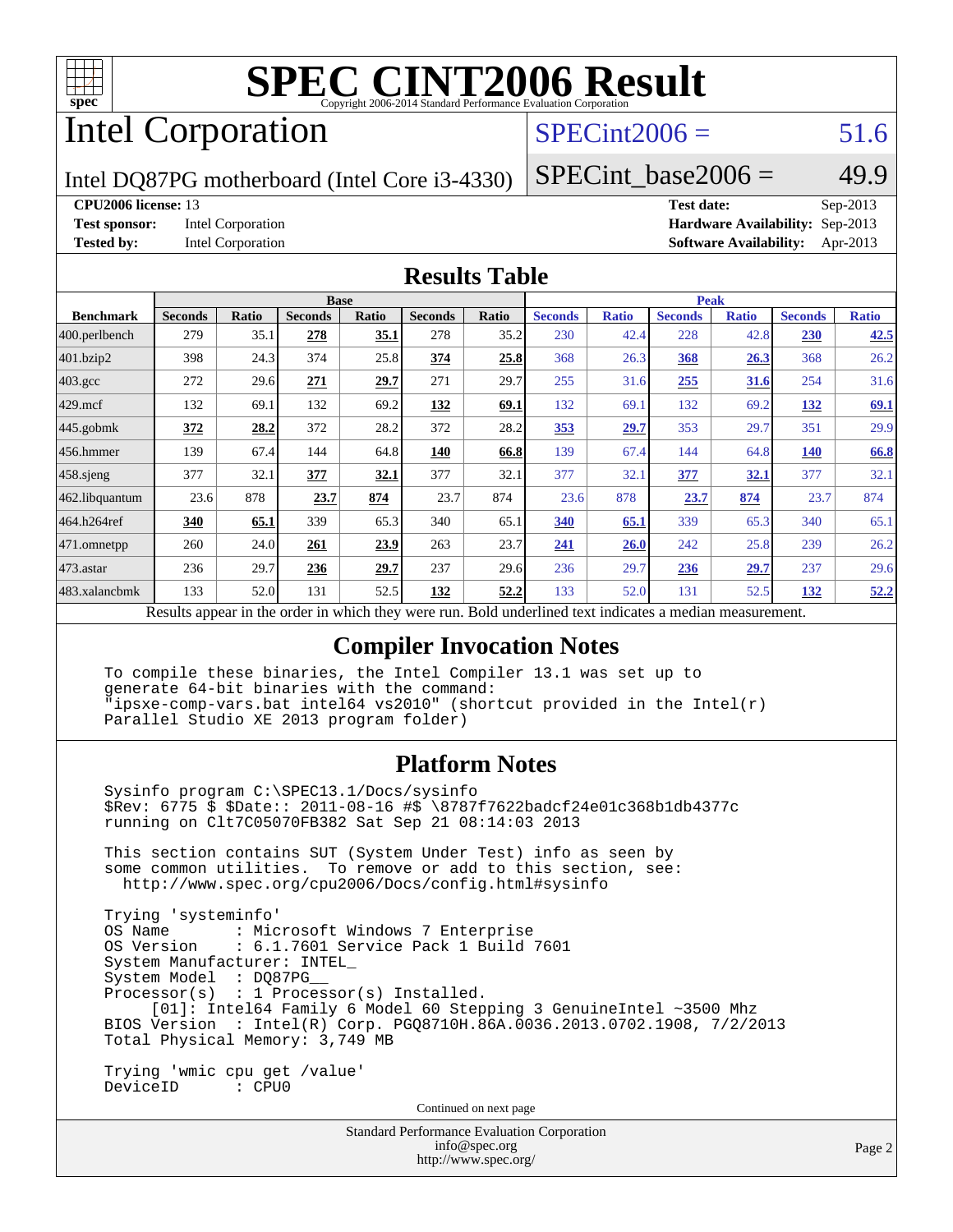

Intel Corporation

 $SPECint2006 = 51.6$  $SPECint2006 = 51.6$ 

Intel DQ87PG motherboard (Intel Core i3-4330)

**[Test sponsor:](http://www.spec.org/auto/cpu2006/Docs/result-fields.html#Testsponsor)** Intel Corporation **[Hardware Availability:](http://www.spec.org/auto/cpu2006/Docs/result-fields.html#HardwareAvailability)** Sep-2013

SPECint base2006 =  $49.9$ 

**[CPU2006 license:](http://www.spec.org/auto/cpu2006/Docs/result-fields.html#CPU2006license)** 13 **[Test date:](http://www.spec.org/auto/cpu2006/Docs/result-fields.html#Testdate)** Sep-2013 **[Tested by:](http://www.spec.org/auto/cpu2006/Docs/result-fields.html#Testedby)** Intel Corporation **[Software Availability:](http://www.spec.org/auto/cpu2006/Docs/result-fields.html#SoftwareAvailability)** Apr-2013

#### **[Platform Notes \(Continued\)](http://www.spec.org/auto/cpu2006/Docs/result-fields.html#PlatformNotes)**

L2CacheSize : 512<br>L3CacheSize : 4096 L3CacheSize MaxClockSpeed : 3500 Name : Intel(R) Core(TM) i3-4330 CPU @ 3.50GHz NumberOfCores : 2 NumberOfLogicalProcessors: 4

 (End of data from sysinfo program) BIOS: SATA mode set to RAID Windows Disk Driver: Intel Rapid Storage Technology 12.5.0.1066 Windows Chipset Driver: Intel Chipset Driver 9.4.0.1027

#### **[Component Notes](http://www.spec.org/auto/cpu2006/Docs/result-fields.html#ComponentNotes)**

 Tested systems can be used with Shin-G ATX case, PC Power and Cooling 1200W power supply Micron MT8JTF25664AZ-1G6 Series Memory DIMMs

#### **[General Notes](http://www.spec.org/auto/cpu2006/Docs/result-fields.html#GeneralNotes)**

 OMP\_NUM\_THREADS set to number of processors cores KMP\_AFFINITY set to granularity=fine,scatter Binaries compiled on a system with 1x Intel Core i7-860 CPU + 8GB memory using Windows 7 Enterprise 64-bit

#### **[Base Compiler Invocation](http://www.spec.org/auto/cpu2006/Docs/result-fields.html#BaseCompilerInvocation)**

[C benchmarks](http://www.spec.org/auto/cpu2006/Docs/result-fields.html#Cbenchmarks):

[icl -Qvc10](http://www.spec.org/cpu2006/results/res2014q3/cpu2006-20140701-30261.flags.html#user_CCbase_intel_icc_vc10_9607f3ecbcdf68042245f068e51b40c1) [-Qstd=c99](http://www.spec.org/cpu2006/results/res2014q3/cpu2006-20140701-30261.flags.html#user_CCbase_intel_compiler_c99_mode_1a3d110e3041b3ad4466830521bdad2a)

[C++ benchmarks:](http://www.spec.org/auto/cpu2006/Docs/result-fields.html#CXXbenchmarks) [icl -Qvc10](http://www.spec.org/cpu2006/results/res2014q3/cpu2006-20140701-30261.flags.html#user_CXXbase_intel_icc_vc10_9607f3ecbcdf68042245f068e51b40c1)

## **[Base Portability Flags](http://www.spec.org/auto/cpu2006/Docs/result-fields.html#BasePortabilityFlags)**

 400.perlbench: [-DSPEC\\_CPU\\_P64](http://www.spec.org/cpu2006/results/res2014q3/cpu2006-20140701-30261.flags.html#b400.perlbench_basePORTABILITY_DSPEC_CPU_P64) [-DSPEC\\_CPU\\_WIN64\\_X64](http://www.spec.org/cpu2006/results/res2014q3/cpu2006-20140701-30261.flags.html#b400.perlbench_baseCPORTABILITY_DSPEC_CPU_WIN64_X64) [-DSPEC\\_CPU\\_NO\\_NEED\\_VA\\_COPY](http://www.spec.org/cpu2006/results/res2014q3/cpu2006-20140701-30261.flags.html#b400.perlbench_baseCPORTABILITY_DSPEC_CPU_NO_NEED_VA_COPY) 401.bzip2: [-DSPEC\\_CPU\\_P64](http://www.spec.org/cpu2006/results/res2014q3/cpu2006-20140701-30261.flags.html#suite_basePORTABILITY401_bzip2_DSPEC_CPU_P64) 403.gcc: [-DSPEC\\_CPU\\_P64](http://www.spec.org/cpu2006/results/res2014q3/cpu2006-20140701-30261.flags.html#suite_basePORTABILITY403_gcc_DSPEC_CPU_P64) [-DSPEC\\_CPU\\_WIN64](http://www.spec.org/cpu2006/results/res2014q3/cpu2006-20140701-30261.flags.html#b403.gcc_baseCPORTABILITY_DSPEC_CPU_WIN64) 429.mcf: [-DSPEC\\_CPU\\_P64](http://www.spec.org/cpu2006/results/res2014q3/cpu2006-20140701-30261.flags.html#suite_basePORTABILITY429_mcf_DSPEC_CPU_P64) 445.gobmk: [-DSPEC\\_CPU\\_P64](http://www.spec.org/cpu2006/results/res2014q3/cpu2006-20140701-30261.flags.html#suite_basePORTABILITY445_gobmk_DSPEC_CPU_P64) 456.hmmer: [-DSPEC\\_CPU\\_P64](http://www.spec.org/cpu2006/results/res2014q3/cpu2006-20140701-30261.flags.html#suite_basePORTABILITY456_hmmer_DSPEC_CPU_P64) 458.sjeng: [-DSPEC\\_CPU\\_P64](http://www.spec.org/cpu2006/results/res2014q3/cpu2006-20140701-30261.flags.html#suite_basePORTABILITY458_sjeng_DSPEC_CPU_P64) 462.libquantum: [-DSPEC\\_CPU\\_P64](http://www.spec.org/cpu2006/results/res2014q3/cpu2006-20140701-30261.flags.html#suite_basePORTABILITY462_libquantum_DSPEC_CPU_P64) 464.h264ref: [-DSPEC\\_CPU\\_P64](http://www.spec.org/cpu2006/results/res2014q3/cpu2006-20140701-30261.flags.html#suite_basePORTABILITY464_h264ref_DSPEC_CPU_P64) [-DWIN32](http://www.spec.org/cpu2006/results/res2014q3/cpu2006-20140701-30261.flags.html#b464.h264ref_baseCPORTABILITY_DWIN32) [-DSPEC\\_CPU\\_NO\\_INTTYPES](http://www.spec.org/cpu2006/results/res2014q3/cpu2006-20140701-30261.flags.html#b464.h264ref_baseCPORTABILITY_DSPEC_CPU_NO_INTTYPES)

Continued on next page

Standard Performance Evaluation Corporation [info@spec.org](mailto:info@spec.org) <http://www.spec.org/>

Page 3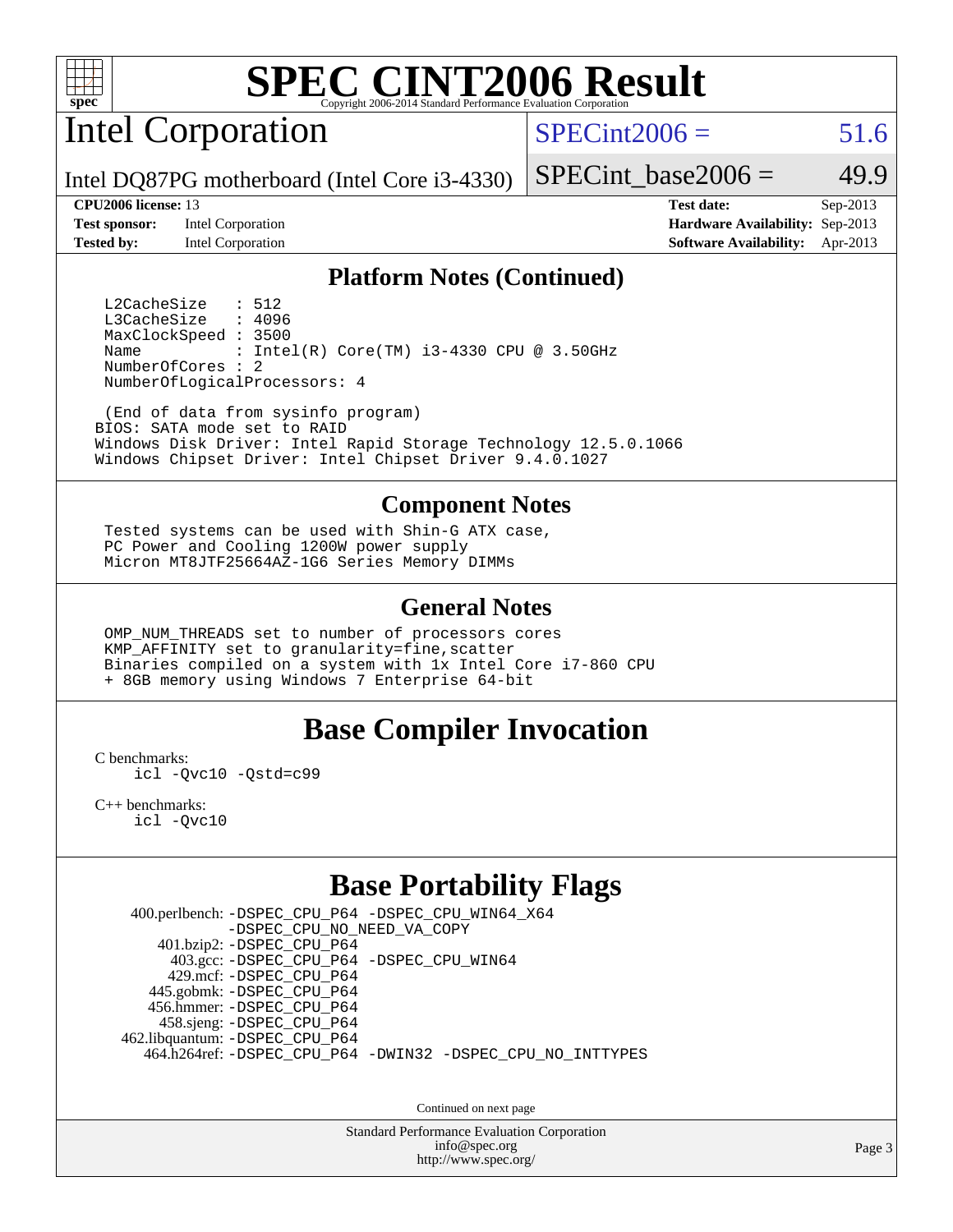

Intel Corporation

 $SPECint2006 = 51.6$  $SPECint2006 = 51.6$ 

Intel DQ87PG motherboard (Intel Core i3-4330)

**[Tested by:](http://www.spec.org/auto/cpu2006/Docs/result-fields.html#Testedby)** Intel Corporation **[Software Availability:](http://www.spec.org/auto/cpu2006/Docs/result-fields.html#SoftwareAvailability)** Apr-2013

**[CPU2006 license:](http://www.spec.org/auto/cpu2006/Docs/result-fields.html#CPU2006license)** 13 **[Test date:](http://www.spec.org/auto/cpu2006/Docs/result-fields.html#Testdate)** Sep-2013 **[Test sponsor:](http://www.spec.org/auto/cpu2006/Docs/result-fields.html#Testsponsor)** Intel Corporation **[Hardware Availability:](http://www.spec.org/auto/cpu2006/Docs/result-fields.html#HardwareAvailability)** Sep-2013

SPECint base2006 =  $49.9$ 

## **[Base Portability Flags \(Continued\)](http://www.spec.org/auto/cpu2006/Docs/result-fields.html#BasePortabilityFlags)**

 471.omnetpp: [-DSPEC\\_CPU\\_P64](http://www.spec.org/cpu2006/results/res2014q3/cpu2006-20140701-30261.flags.html#suite_basePORTABILITY471_omnetpp_DSPEC_CPU_P64) [-DSPEC\\_CPU\\_WIN64](http://www.spec.org/cpu2006/results/res2014q3/cpu2006-20140701-30261.flags.html#b471.omnetpp_baseCXXPORTABILITY_DSPEC_CPU_WIN64) 473.astar: [-DSPEC\\_CPU\\_P64](http://www.spec.org/cpu2006/results/res2014q3/cpu2006-20140701-30261.flags.html#suite_basePORTABILITY473_astar_DSPEC_CPU_P64) 483.xalancbmk: [-DSPEC\\_CPU\\_P64](http://www.spec.org/cpu2006/results/res2014q3/cpu2006-20140701-30261.flags.html#suite_basePORTABILITY483_xalancbmk_DSPEC_CPU_P64) [-Qoption,cpp,--no\\_wchar\\_t\\_keyword](http://www.spec.org/cpu2006/results/res2014q3/cpu2006-20140701-30261.flags.html#user_baseCXXPORTABILITY483_xalancbmk_f-no_wchar_t_keyword_ec0ad4495a16b4e858bfcb29d949d25d)

**[Base Optimization Flags](http://www.spec.org/auto/cpu2006/Docs/result-fields.html#BaseOptimizationFlags)**

[C benchmarks](http://www.spec.org/auto/cpu2006/Docs/result-fields.html#Cbenchmarks):

[-QxCORE-AVX2](http://www.spec.org/cpu2006/results/res2014q3/cpu2006-20140701-30261.flags.html#user_CCbase_f-QxAVX2_f98716b5f9e905f99c943c56f21bf430) [-Qipo](http://www.spec.org/cpu2006/results/res2014q3/cpu2006-20140701-30261.flags.html#user_CCbase_f-Qipo) [-O3](http://www.spec.org/cpu2006/results/res2014q3/cpu2006-20140701-30261.flags.html#user_CCbase_f-O3) [-Qprec-div-](http://www.spec.org/cpu2006/results/res2014q3/cpu2006-20140701-30261.flags.html#user_CCbase_f-Qprec-div-) [-Qopt-prefetch](http://www.spec.org/cpu2006/results/res2014q3/cpu2006-20140701-30261.flags.html#user_CCbase_f-Qprefetch_37c211608666b9dff9380561f602f0a8) [-Qparallel](http://www.spec.org/cpu2006/results/res2014q3/cpu2006-20140701-30261.flags.html#user_CCbase_f-Qparallel) [-Qauto-ilp32](http://www.spec.org/cpu2006/results/res2014q3/cpu2006-20140701-30261.flags.html#user_CCbase_f-Qauto-ilp32) [/F512000000](http://www.spec.org/cpu2006/results/res2014q3/cpu2006-20140701-30261.flags.html#user_CCbase_set_stack_space_98438a10eb60aa5f35f4c79d9b9b27b1)

[C++ benchmarks:](http://www.spec.org/auto/cpu2006/Docs/result-fields.html#CXXbenchmarks)

[-QxCORE-AVX2](http://www.spec.org/cpu2006/results/res2014q3/cpu2006-20140701-30261.flags.html#user_CXXbase_f-QxAVX2_f98716b5f9e905f99c943c56f21bf430) [-Qipo](http://www.spec.org/cpu2006/results/res2014q3/cpu2006-20140701-30261.flags.html#user_CXXbase_f-Qipo) [-O3](http://www.spec.org/cpu2006/results/res2014q3/cpu2006-20140701-30261.flags.html#user_CXXbase_f-O3) [-Qprec-div-](http://www.spec.org/cpu2006/results/res2014q3/cpu2006-20140701-30261.flags.html#user_CXXbase_f-Qprec-div-) [-Qopt-prefetch](http://www.spec.org/cpu2006/results/res2014q3/cpu2006-20140701-30261.flags.html#user_CXXbase_f-Qprefetch_37c211608666b9dff9380561f602f0a8) [-Qcxx-features](http://www.spec.org/cpu2006/results/res2014q3/cpu2006-20140701-30261.flags.html#user_CXXbase_f-Qcxx_features_dbf36c8a6dba956e22f1645e4dcd4d98) [-Qauto-ilp32](http://www.spec.org/cpu2006/results/res2014q3/cpu2006-20140701-30261.flags.html#user_CXXbase_f-Qauto-ilp32) [/F512000000](http://www.spec.org/cpu2006/results/res2014q3/cpu2006-20140701-30261.flags.html#user_CXXbase_set_stack_space_98438a10eb60aa5f35f4c79d9b9b27b1) [shlW64M.lib](http://www.spec.org/cpu2006/results/res2014q3/cpu2006-20140701-30261.flags.html#user_CXXbase_SmartHeap64_c4f7f76711bdf8c0633a5c1edf6e5396) [-link /FORCE:MULTIPLE](http://www.spec.org/cpu2006/results/res2014q3/cpu2006-20140701-30261.flags.html#user_CXXbase_link_force_multiple2_070fe330869edf77077b841074b8b0b6)

### **[Base Other Flags](http://www.spec.org/auto/cpu2006/Docs/result-fields.html#BaseOtherFlags)**

[C benchmarks](http://www.spec.org/auto/cpu2006/Docs/result-fields.html#Cbenchmarks):

403.gcc: [-Dalloca=\\_alloca](http://www.spec.org/cpu2006/results/res2014q3/cpu2006-20140701-30261.flags.html#b403.gcc_baseEXTRA_CFLAGS_Dalloca_be3056838c12de2578596ca5467af7f3)

**[Peak Compiler Invocation](http://www.spec.org/auto/cpu2006/Docs/result-fields.html#PeakCompilerInvocation)**

[C benchmarks](http://www.spec.org/auto/cpu2006/Docs/result-fields.html#Cbenchmarks): [icl -Qvc10](http://www.spec.org/cpu2006/results/res2014q3/cpu2006-20140701-30261.flags.html#user_CCpeak_intel_icc_vc10_9607f3ecbcdf68042245f068e51b40c1) [-Qstd=c99](http://www.spec.org/cpu2006/results/res2014q3/cpu2006-20140701-30261.flags.html#user_CCpeak_intel_compiler_c99_mode_1a3d110e3041b3ad4466830521bdad2a)

[C++ benchmarks:](http://www.spec.org/auto/cpu2006/Docs/result-fields.html#CXXbenchmarks) [icl -Qvc10](http://www.spec.org/cpu2006/results/res2014q3/cpu2006-20140701-30261.flags.html#user_CXXpeak_intel_icc_vc10_9607f3ecbcdf68042245f068e51b40c1)

## **[Peak Portability Flags](http://www.spec.org/auto/cpu2006/Docs/result-fields.html#PeakPortabilityFlags)**

Same as Base Portability Flags

# **[Peak Optimization Flags](http://www.spec.org/auto/cpu2006/Docs/result-fields.html#PeakOptimizationFlags)**

[C benchmarks](http://www.spec.org/auto/cpu2006/Docs/result-fields.html#Cbenchmarks):

 400.perlbench: [-QxCORE-AVX2](http://www.spec.org/cpu2006/results/res2014q3/cpu2006-20140701-30261.flags.html#user_peakPASS2_CFLAGSPASS2_LDFLAGS400_perlbench_f-QxAVX2_f98716b5f9e905f99c943c56f21bf430)(pass 2) [-Qprof\\_gen](http://www.spec.org/cpu2006/results/res2014q3/cpu2006-20140701-30261.flags.html#user_peakPASS1_CFLAGSPASS1_LDFLAGS400_perlbench_Qprof_gen)(pass 1) [-Qprof\\_use](http://www.spec.org/cpu2006/results/res2014q3/cpu2006-20140701-30261.flags.html#user_peakPASS2_CFLAGSPASS2_LDFLAGS400_perlbench_Qprof_use)(pass 2) [-Qipo](http://www.spec.org/cpu2006/results/res2014q3/cpu2006-20140701-30261.flags.html#user_peakOPTIMIZE400_perlbench_f-Qipo) [-O3](http://www.spec.org/cpu2006/results/res2014q3/cpu2006-20140701-30261.flags.html#user_peakOPTIMIZE400_perlbench_f-O3) [-Qprec-div-](http://www.spec.org/cpu2006/results/res2014q3/cpu2006-20140701-30261.flags.html#user_peakOPTIMIZE400_perlbench_f-Qprec-div-) [-Qansi-alias](http://www.spec.org/cpu2006/results/res2014q3/cpu2006-20140701-30261.flags.html#user_peakOPTIMIZE400_perlbench_f-Qansi-alias) [-Qopt-prefetch](http://www.spec.org/cpu2006/results/res2014q3/cpu2006-20140701-30261.flags.html#user_peakOPTIMIZE400_perlbench_f-Qprefetch_37c211608666b9dff9380561f602f0a8)  $-\tilde{Q}$ auto-ilp32 [/F512000000](http://www.spec.org/cpu2006/results/res2014q3/cpu2006-20140701-30261.flags.html#user_peakEXTRA_LDFLAGS400_perlbench_set_stack_space_98438a10eb60aa5f35f4c79d9b9b27b1) [shlW64M.lib](http://www.spec.org/cpu2006/results/res2014q3/cpu2006-20140701-30261.flags.html#user_peakEXTRA_LIBS400_perlbench_SmartHeap64_c4f7f76711bdf8c0633a5c1edf6e5396)  [-link /FORCE:MULTIPLE](http://www.spec.org/cpu2006/results/res2014q3/cpu2006-20140701-30261.flags.html#user_peakLDOUT400_perlbench_link_force_multiple2_070fe330869edf77077b841074b8b0b6)

Continued on next page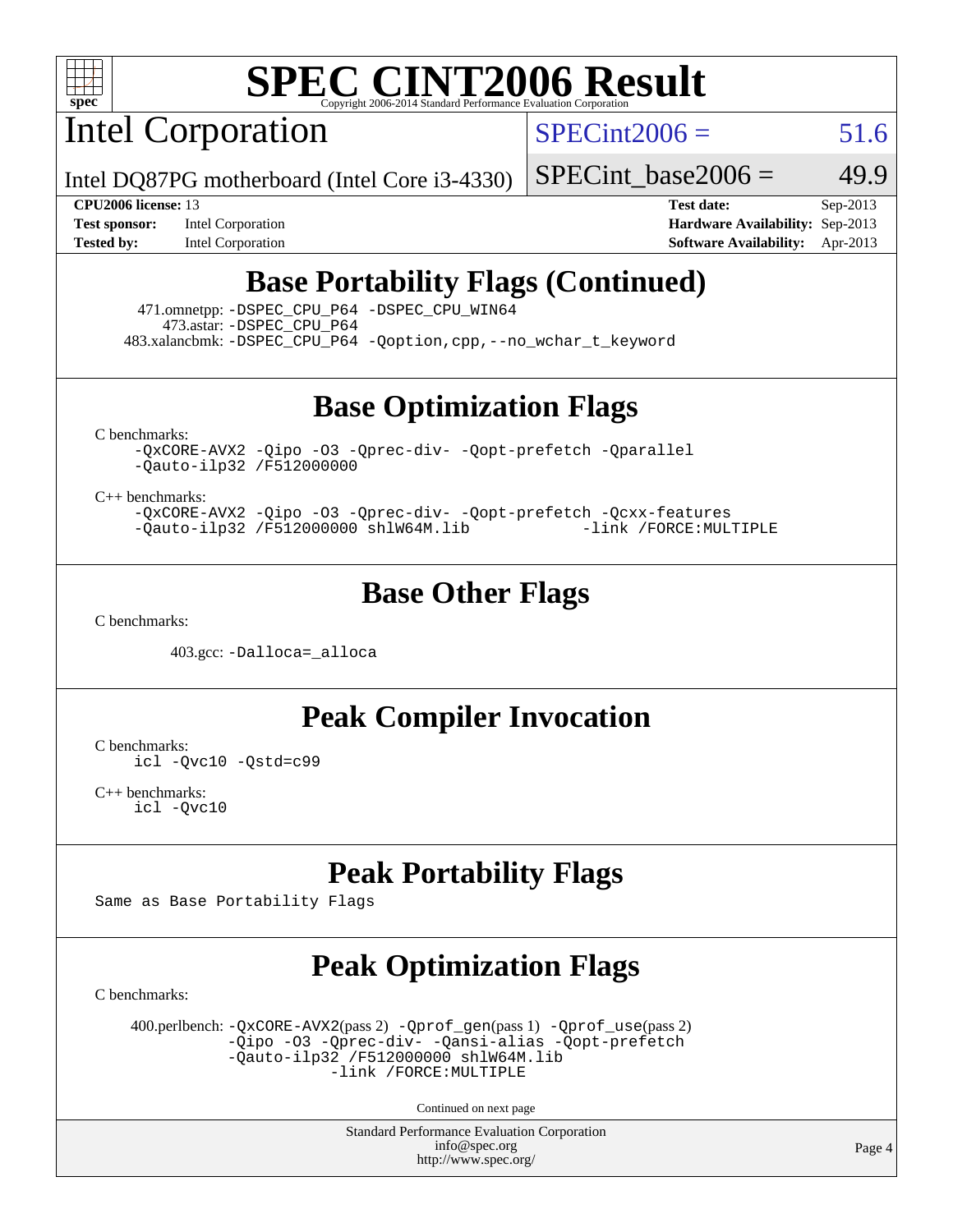

Intel Corporation

 $SPECint2006 = 51.6$  $SPECint2006 = 51.6$ 

Intel DQ87PG motherboard (Intel Core i3-4330)

SPECint base2006 =  $49.9$ 

| <b>Test sponsor:</b> | Intel Corporation        |
|----------------------|--------------------------|
| Tested by:           | <b>Intel Corporation</b> |

**[CPU2006 license:](http://www.spec.org/auto/cpu2006/Docs/result-fields.html#CPU2006license)** 13 **[Test date:](http://www.spec.org/auto/cpu2006/Docs/result-fields.html#Testdate)** Sep-2013 **[Hardware Availability:](http://www.spec.org/auto/cpu2006/Docs/result-fields.html#HardwareAvailability)** Sep-2013 **[Software Availability:](http://www.spec.org/auto/cpu2006/Docs/result-fields.html#SoftwareAvailability)** Apr-2013

## **[Peak Optimization Flags \(Continued\)](http://www.spec.org/auto/cpu2006/Docs/result-fields.html#PeakOptimizationFlags)**

```
 401.bzip2: -QxCORE-AVX2(pass 2) -Qprof_gen(pass 1) -Qprof_use(pass 2)
                -Qipo -O3 -Qprec-div- -Qopt-prefetch -Qansi-alias
                -Qauto-ilp32 /F512000000
          403.gcc: -QxCORE-AVX2(pass 2) -Qprof_gen(pass 1) -Qprof_use(pass 2)
                -Qipo -O3 -Qprec-div- -Qauto-ilp32 /F512000000
        429.mcf: basepeak = yes
       445.gobmk: -QxCORE-AVX2(pass 2) -Qprof_gen(pass 1) -Qprof_use(pass 2)
                -Qipo -O2 -Qprec-div- -Qansi-alias -Qauto-ilp32
                /F512000000
       456.hmmer: basepeak = yes
       458 \text{.}sjeng: basepeak = yes
   462.libquantum: basepeak = yes
      464.h264ref: basepeak = yes
C++ benchmarks: 
      471.omnetpp: -QxCORE-AVX2(pass 2) -Qprof_gen(pass 1) -Qprof_use(pass 2)
                -Qipo -O3 -Qprec-div- -Qansi-alias
                -Qopt-ra-region-strategy=block -Qauto-ilp32 /F512000000
                                          -link /FORCE: MULTIPLE
         473.astar: basepeak = yes
   483.xalanchmk: basepeak = yes
```
## **[Peak Other Flags](http://www.spec.org/auto/cpu2006/Docs/result-fields.html#PeakOtherFlags)**

[C benchmarks](http://www.spec.org/auto/cpu2006/Docs/result-fields.html#Cbenchmarks):

403.gcc: [-Dalloca=\\_alloca](http://www.spec.org/cpu2006/results/res2014q3/cpu2006-20140701-30261.flags.html#b403.gcc_peakEXTRA_CFLAGS_Dalloca_be3056838c12de2578596ca5467af7f3)

The flags file that was used to format this result can be browsed at <http://www.spec.org/cpu2006/flags/Intel-ic13.1-official-windows.html>

You can also download the XML flags source by saving the following link: <http://www.spec.org/cpu2006/flags/Intel-ic13.1-official-windows.xml>